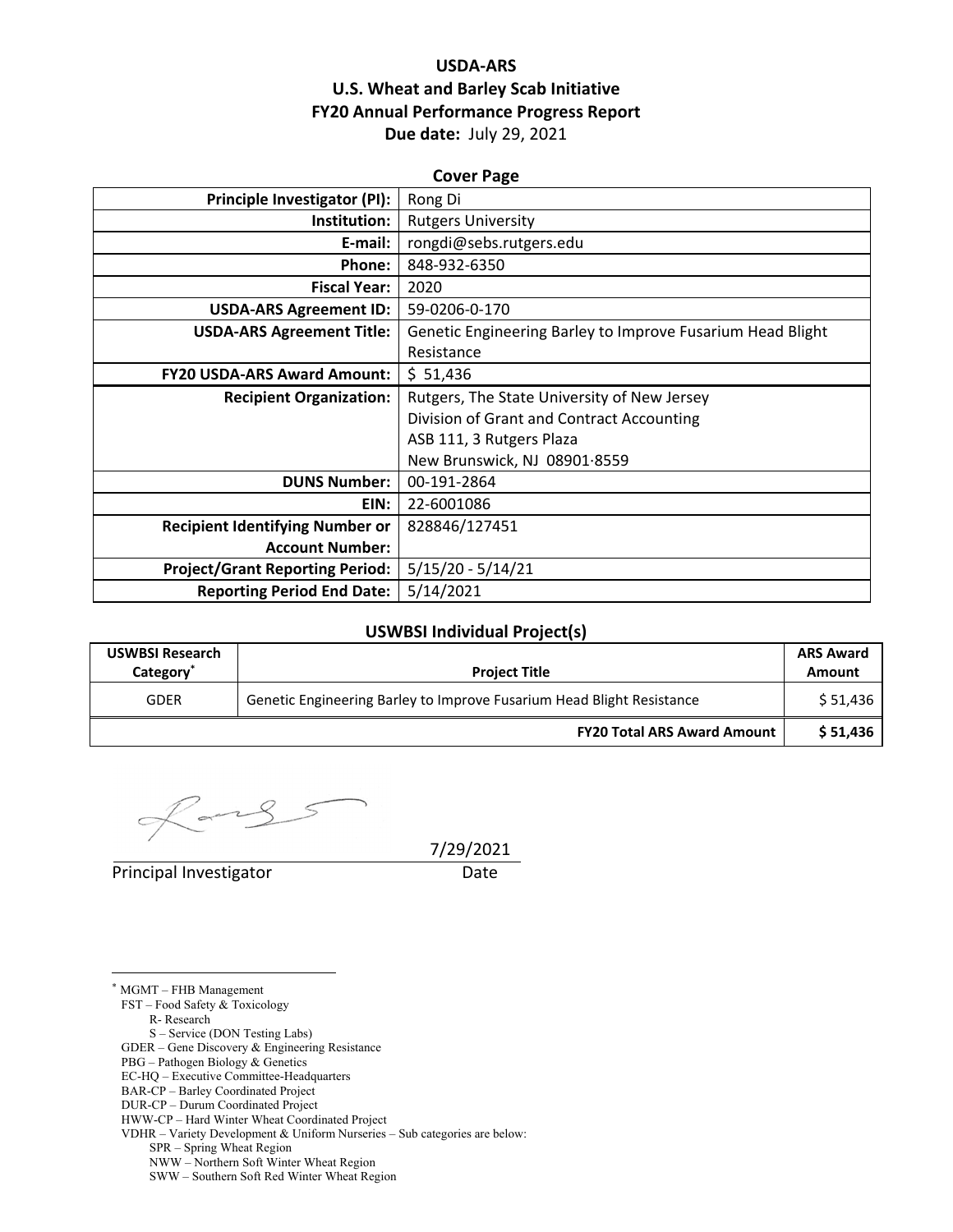## **Project 1:** *Genetic Engineering Barley to Improve Fusarium Head Blight Resistance*

#### **1. What are the major goals and objectives of the research project?**

The goal of this project is to continue our effort in developing barley genetic engineering platform for the USWBSI barley community to employ transgene approach and the CRISPR/Cas9 (Clustered Regularly Interspaced Short Palindromic Repeats/CRISPR‐associated 9 nuclease) technology to discover genes involved in *Fusarium* head blight (FHB) susceptibility and to engineer FHB resistance in barley.

Our specific objectives for this project are: (1) Production of *HvEIN2‐, HvHSK‐* and *Hv2OGO*‐ edited Conlon and ND Genesis plants and evaluation of mutant plants' resistance to FHB, (2) Production of *HvUGT* promoter-edited Morex mutant plants and evaluation of mutant plants' UGT level in relationship to FHB resistance, (3) Production of *HvNud‐*edited Conlon and ND Genesis, *HvVrs1*‐edited Morex plants and evaluation of the roles of hull and row types in FHB resistance, and (4) Development of barley anther culture for CRISPR‐gene editing.

**2. What was accomplished under these goals or objectives?** *(For each major goal/objective, address these three items below.)*

#### **a) What were the major activities?**

With the previous cycle funding (2018‐2020), we have constructed several CRISPR‐ editing vectors using barley (Hv), rice (Os) and wheat (Ta) U3 or U6 promoter. The gRNA target site is defined by the restriction enzyme immediately upstream of the PAM site for Cas9 nuclease. The monocot (mo) codon‐optimized or humanized (h) Cas9 cassette is driven either by the maize ubiquitin/intron promoter (ZmUbi) or the rice ubiquitin promoter (OsUBQ). The transient vector is in the backbone of either pGEM3Zf(+) or pBS vector. The integrating vector is in the backbone of either pCAMBIA1300 (with hygromycin selection for plants) or pCAMBIA2300 (with kanymycin selection for plants). Here are the CRISPR-editing vectors to edit HvHSK, Hv2OGO, HvEIN2 and HvUGT promoter:

pRD330 [PHvU3::HvHSK‐SacII::PZmUbi::Cas9‐mo in pGEM3Zf(+)] pRD388 (PHvU3::HvHSK‐SacII::PZmUbi::Cas9‐mo in pCAMBIA1300) pRD380 (POsU3::Hv2OGO‐NdeI::POsUBQ::Cas9‐h in pBS) pRD383 (POsU3::Hv2OGO‐NdeI::POsUBQ::Cas9‐h in pCAMBIA1300) pRD279 [PHvU3::HvEIN2‐SphI::PZmUbi::Cas9‐mo in pGEM3Zf(+)] pRD281 (PHvU3::HvEIN2‐SphI::PZmUbi::Cas9‐mo in pCAMBIA1300) pRD282 (PHvU3::HvEIN2‐SphI::PZmUbi::Cas9‐mo in pCAMBIA2300) pRD395 [PTaU6::HvEIN2‐SphI::PZmUbi::Cas9‐mo in pGEM3Zf(+)] pRD403 (PTaU6::HvEIN2‐SphI::PZmUbi::Cas9‐mo in pCAMBIA1300)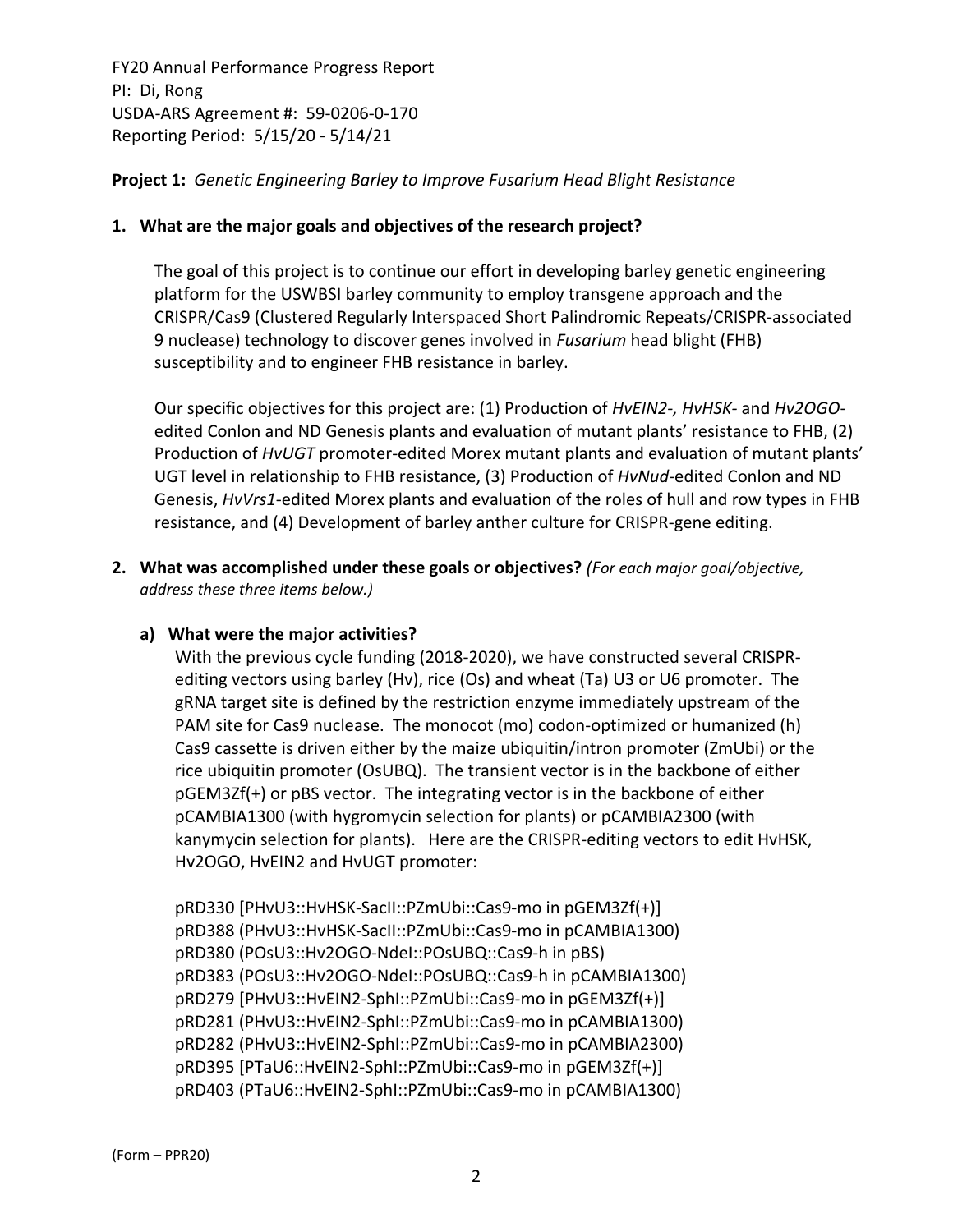> pRD424 (PTaU6:HvUGTP‐NcoI::PZmUbi::Cas9‐Mo in pCAMBIA1300) pRD438 (PTaU6:HvUGTP‐MfeI::PZmUbi::Cas9‐Mo in pCAMBIA1300). The major activities for our specific objectives #1 to #4 within the reporting period 5/15/20 – 5/14/21 are:

- (1) We have used both gene gun and Agrobacterium transformation methods to engineer Conlon, Genesis and Morex barley cultivars with pRD383, pRD388, pRD403, pRD438 and pRD424 targeting Hv2OGO, HvHSK, HvEIN2 and HvUGT promoter, using immature embryos as the explant for tissue culturing. We have produced many transgenic plants. The integration of the transgenes was verified by PCR, cloning and sequencing the PCR products.
- (2) By cloning and sequencing the gDNAs spanning gene editing target sites, we have identified the following barley mutants: (a) RD383‐C1: The Conlon Hv2OGO gene was mutated at the target site by gene gun, carrying L204Q H205R mutations. (b) RD383‐C2: The Conlon Hv2OGO gene was mutated at the target site by gene gun, carrying S201P mutation. (c) RD383‐CA2: The Conlon Hv2OGO gene was mutated at the target site by Agrobacterium, carrying S201P mutation. (d) RD388‐C4, C5: The Conlon HvHSK gene was mutated off‐target by gene gun, carrying E400D mutation. (e) RD388‐C6: The Conlon HvHSK gene was mutated off‐target by gene gun, carrying E400G mutation.
- (3) The results above indicate that we can routinely produce transgenic barley plants with Conlon, Genesis and Morex cultivars.
- (4) Our results also demonstrate that our CRISPR‐gene editing platform is capable of inducing barley gene mutations.
- (5) We are in the process of characterizing the other regenerated barley plants and the T1 generation of RD383‐C1, C2, CA2 and RD388‐C4, C5, C6 to investigate the heretibility of these mutations.
- (6) We have cloned and sequenced the complete *HvNud* gDNA including an intron from ND Conlon and Genesis. An identical *Pvu*II target site has been selected. We are in the process of constructing the CRISPR‐editing vector. We will collaborate with Dr. B. Steffenson on this objective.
- (7) We have cloned and sequenced the complete *HvVrs1* gene including introns from Conlon, Genesis and Morex. Sequence alignment showed that the *HvVrs1* amino acid sequences are identical for Conlon and Genesis. However, there is a single nucleotide deletion at the 3' end of the Morex *HvVrs1*, leading to dysfunctional *HvVrs1*. It would be interesting to test if CRISPR‐editing can be used to restore *HvVrs1* in Morex and change it to two‐rowed and evaluate the row type's role in FHB susceptibility. We will collaborate with Dr. B. Steffenson on this objective. This test can pave the way for future gene replacement and gene analysis in barley.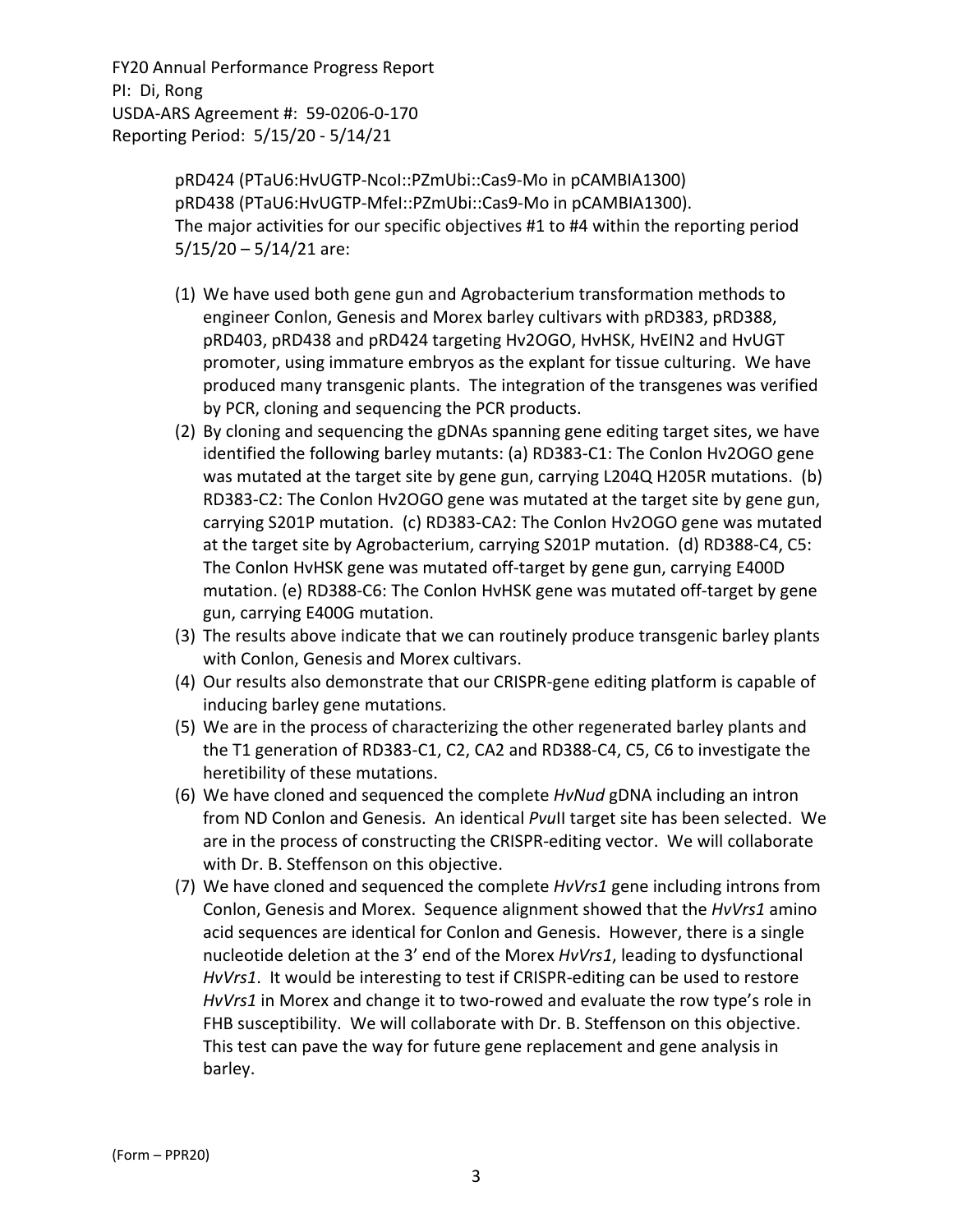- (8) We have not produced barley mutant plants with mutations in the HvUGT promoter yet. But, we are actively transforming Morex calli with both pRD424 and pRD438 by gene gun.
- (9) We have started the development of anther and microspore cultures for Conlon, Genesis and Morex. We have been able to induce calli from the anthers, but we have not been able to regenerate plantlets from these calli. Dr. Pat Hayes' group at OSU has been consulted to improve the tissue culturing of barley anthers and microspores.

## **b) What were the significant results?**

- (1) Most significantly, during the reporting period of 5/14/20 5/15/21, we have been working on improving the regeneration rate of Conlon, Genesis and Morex barley calli generated from immature embryos. Most of the transgenic or gene‐ edited barley plants reported in publications were from cultivar Golden Promise. We had been able to regenerate barley plantlets from our calli induced from immature embryos, which are the most suitable explant type for wheat, rice and barley. However, we had seen low regeneration rate with 1‐2 plantlets regenerated from each half of the immature embryo from Conlon, Genesis and Morex. After revising our barley tissue culture regime, now, we are able to regenerate at least 4‐5 plantlets from each half of the immature embryo from all three cultivars. This will greatly enhance the production rate of our transgenic barley plants. With the new tissue culture protocol, we have transformed Genesis and Morex with our barley CRISPR‐gene editing vectors. We are in the process of regenerating plantlets from the transformed tissues.
- (2) We have published our paper on the validation of the Hv2OGO gene involvement in conditioning barley FHB susceptibility in the CRISPR‐edited At2OGO‐knock out Arabidopsis plants, providing the molecular basis for targeting Hv2OGO to improve barley FHB resistance.
- (3) We are in the process of submitting our paper on the validation of the HvEIN2 gene involvement in conditioning barley FHB susceptibility in the CRISPR‐edited AtEIN2‐knock out Arabidopsis plants. This work has also provided evidence that the HvEIN2 gene can be targeted to improve barley FHB resistance.

#### **c) List key outcomes or other achievements.**

- (1) We have produced many transgenic barley plants in Conlon, Genesis and Morex cultivars with our integrating CRISPR‐editing vectors by both gene gun and Agrobacterium.
- (2) We have identified a few edited Conlon mutants with point mutations in Hv2OGOand HvHSK genes.
- (3) We have greatly improved our barley tissue culture protocol using immature embryos as explants with enhanced callus regenerability.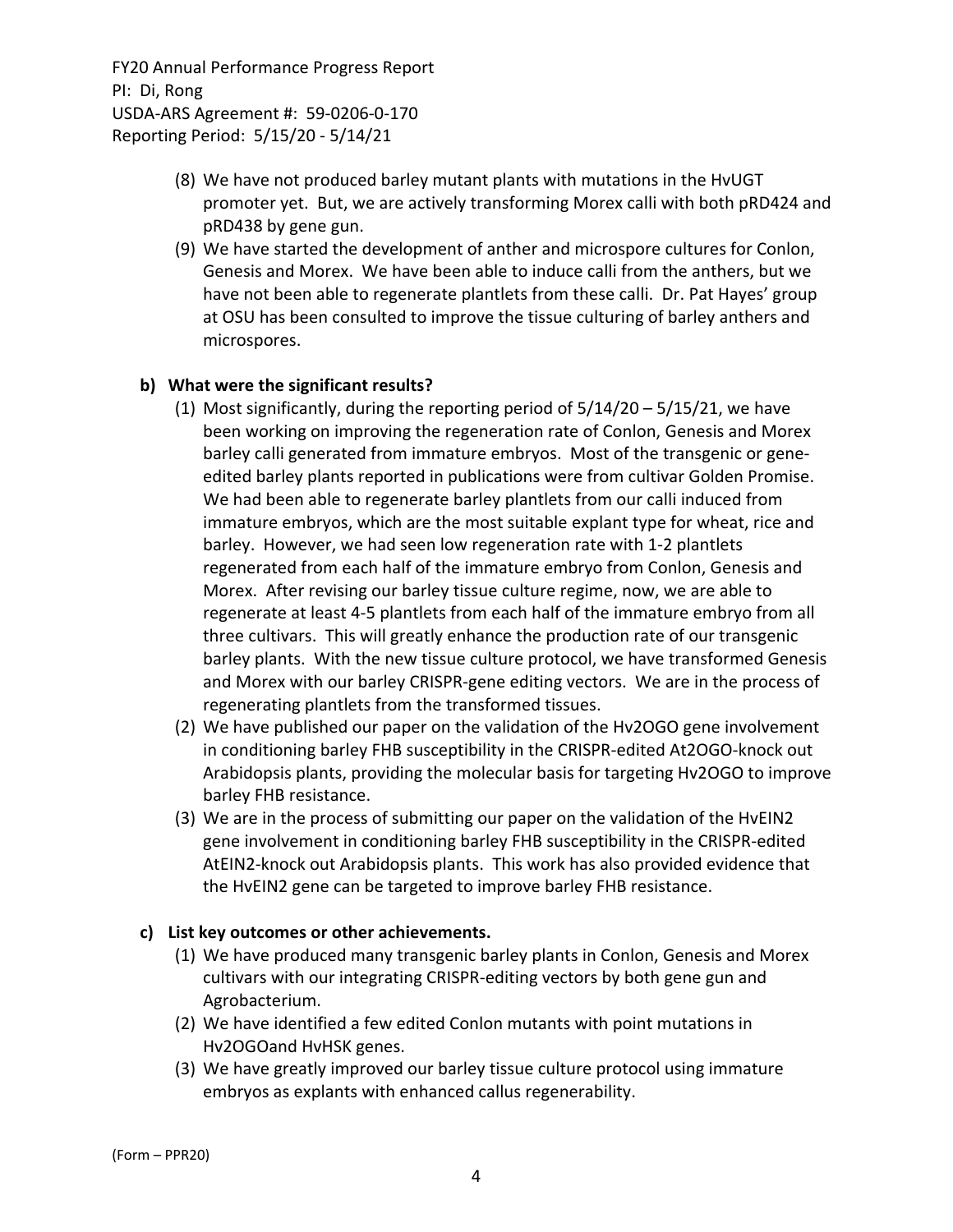> (4) We have not been able to regenerate barley plantlets from anther and microspore cultures of Conlon, Genesis and Morex. Microspores are ideal explant materials for CRISPR‐gene editing due to their sheer high number and amenability for gene gun transformation. Especially the high auto‐doubling feature of the haploid microspores will greatly facilitate CRISPR‐gene editing, allowing the production of homozygous mutant plants in one generation. We are currently in the process of modifying our tissue culture protocols for barley anther and microspore transformation and regeneration.

## **3. Was this research impacted by the COVID‐19 pandemic (i.e. university shutdowns and/or restrictions, reduced or lack of support personnel, etc.)? If yes, please explain how this research was impacted or is continuing to be impacted.**

Before the commencement of this project in May 2020, Rutgers, The State University of New Jersey ("Rutgers University") was mandated to shut down all research by the Gubernatorial "Shelter in Place" Executive Order on March 21, 2020, to slow the spread of COVID‐19. My research programs, including my USWBSI project USDA‐ARS‐58‐2050‐8‐ 012‐824460 (FY2018‐2020), was approved to continue during this difficult time but with a limited capacity and the presence of much reduced lab personnel. As a result, I requested the NCE for USDA‐ARS‐58‐2050‐8‐012‐824460 (FY2018‐2020) to Jan. 31, 2021. With the approval of this NCE, I was able to support my former Ph.D student-turned-postdoc YCL to work on this project through the difficulties of the pandemic. We were able to publish one paper and are currently in the process of submitting the second one. With the departure of this postdoc early this year and the continual restriction of COVID‐19 related regulations, it remains difficult to locate a capable researcher to participate in this project. Until only recently, I was able to hire a talented and hardworking lab technician AD to join this project. Since the addition of the new technician, we have been able to greatly improve our barley regeneration efficiency. Hopefully, the potential spread of the Delta variant will not force the university and the NJ government to impose new restrictions again.

## **4. What opportunities for training and professional development has the project provided?**

This project has provided training for a postdoc YCL who was a Ph. D student of mine that worked on gene editing in *Arabidopsis* and the complementation assay with barley orthologous genes. This project has also provided training in molecular biology, CRISPR‐gene editing and plant tissue culture for two other graduate students (DCS and JP), two undergraduate students (BF and JC) and an hourly laboratory technician (YC). This project now provides the majority of the funding for the employment and training of a full‐time technicial AD, who is talented and hardworking with the background in Plant Science and Biochemistry.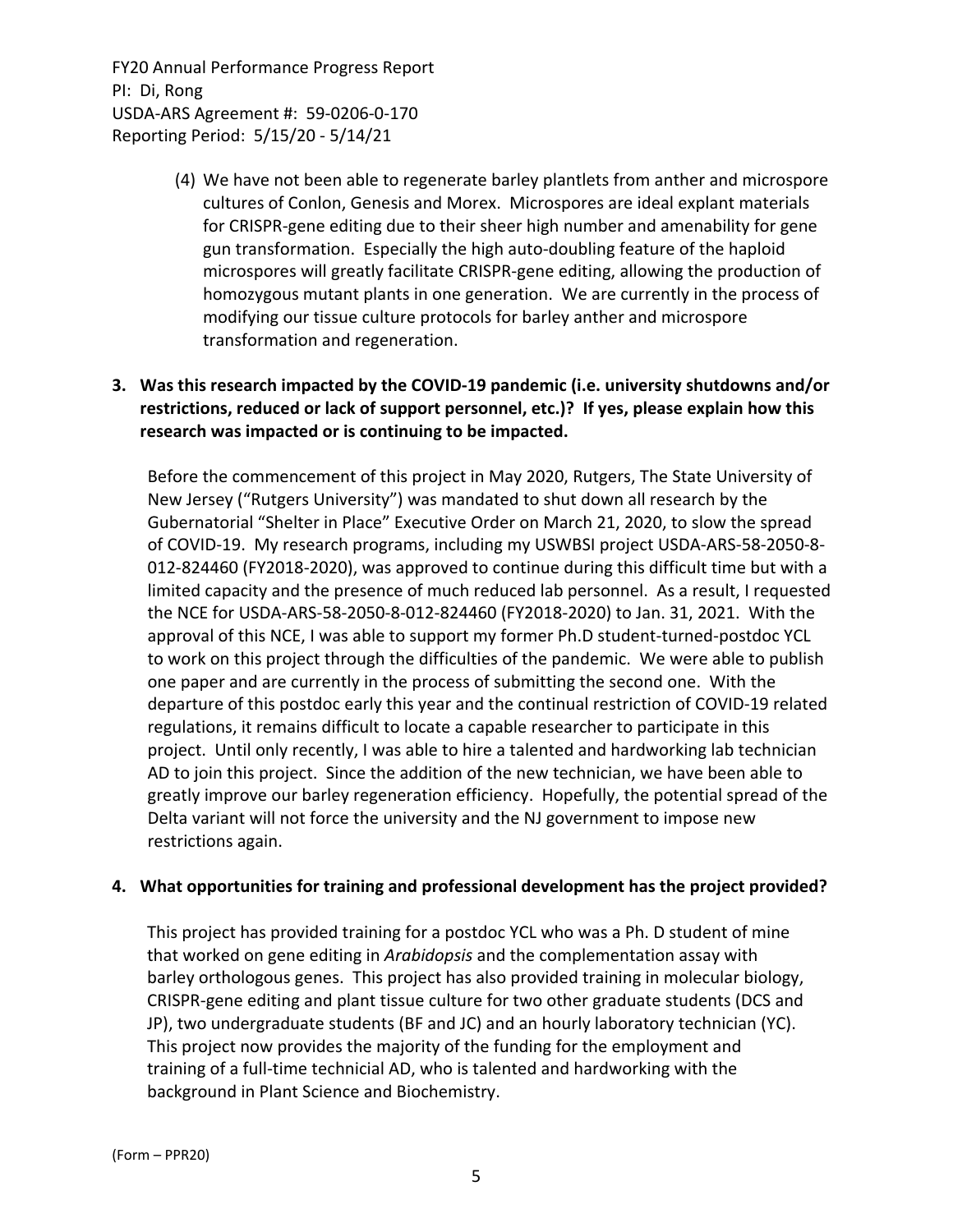## **5. How have the results been disseminated to communities of interest?**

Studies and results on the involvement of barley *Hv2OGO* and *HvEIN2* in FHB susceptibility and the feasibility of CRISPR-editing to improve FHB resistance have been presented in the form of YCL's Ph. D thesis defense seminar and as part of the PI's lectures to the students majored in Biotechnology and Plant Biology at Rutgers University. Our findings have also been presented to the participants at the annual meetings of our Multistate Project "NC1183: Mycotoxins: Biosecurity, Food Safety and Biofuels Byproducts" on May 17, 2021.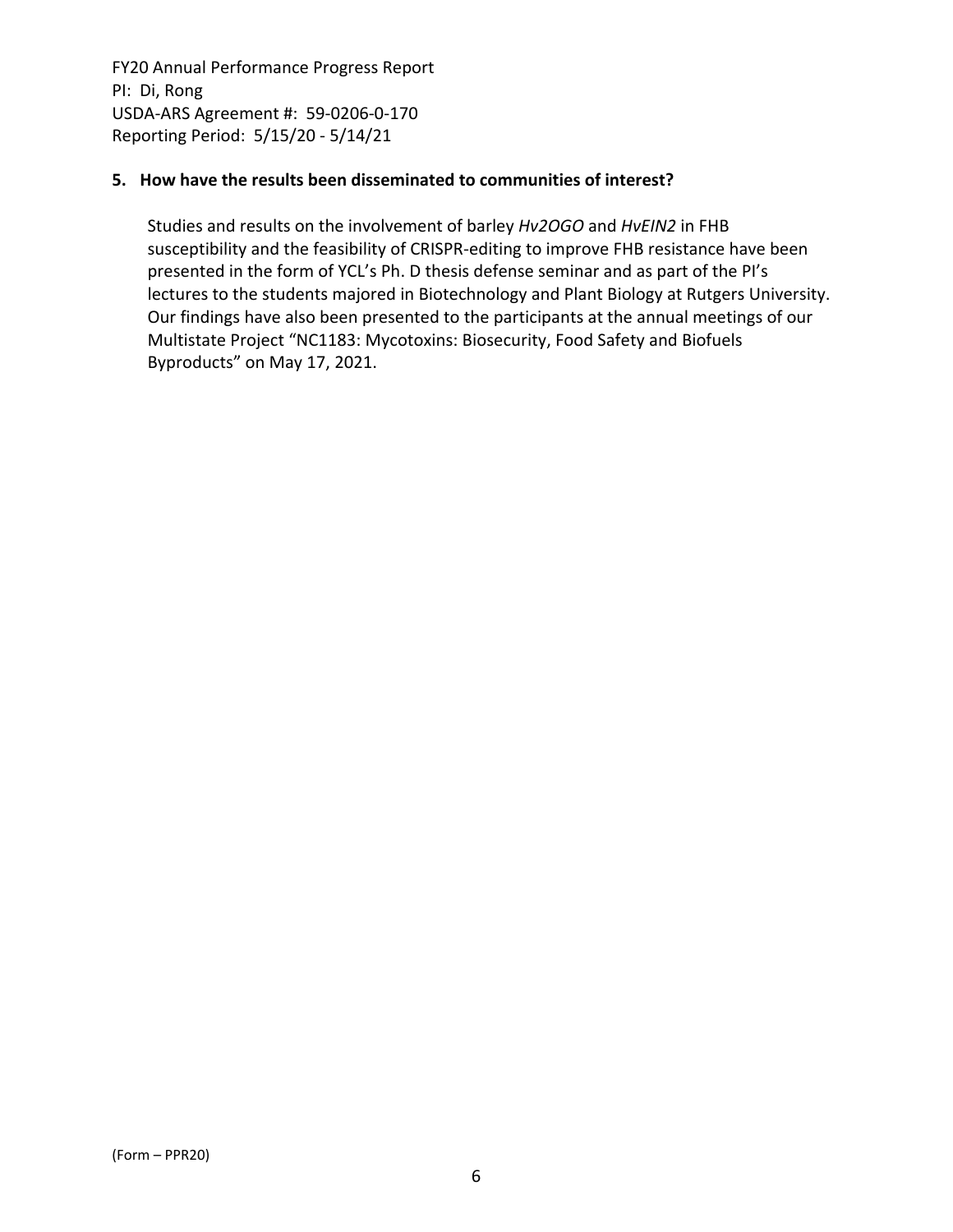# **Training of Next Generation Scientists**

**Instructions:** Please answer the following questions as it pertains to the FY20 award period (5/15/20 ‐ 5/14/21). The term "support" below includes any level of benefit to the student, ranging from full stipend plus tuition to the situation where the student's stipend was paid from other funds, but who learned how to rate scab in a misted nursery paid for by the USWBSI, and anything in between.

**1. Did any graduate students in your research program supported by funding from your USWBSI grant earn their MS degree during the FY20 award period?** ☐Yes ☒No

**If yes, how many?** Click to enter number here.

**2. Did any graduate students in your research program supported by funding from your USWBSI grant earn their Ph.D. degree during the FY20 award period?**

☐Yes ☒No **If yes, how many?** Click to enter number here.

- **3. Have any post docs who worked for you during the FY20 award period and were supported by funding from your USWBSI grant taken faculty positions with universities?** ☒Yes ☐No **If yes, how many?** 1
- **4. Have any post docs who worked for you during the FY20 award period and were supported by funding from your USWBSI grant gone on to take positions with private ag‐ related companies or federal agencies?**

☐Yes ☒No

**If yes, how many?** Click to enter number here.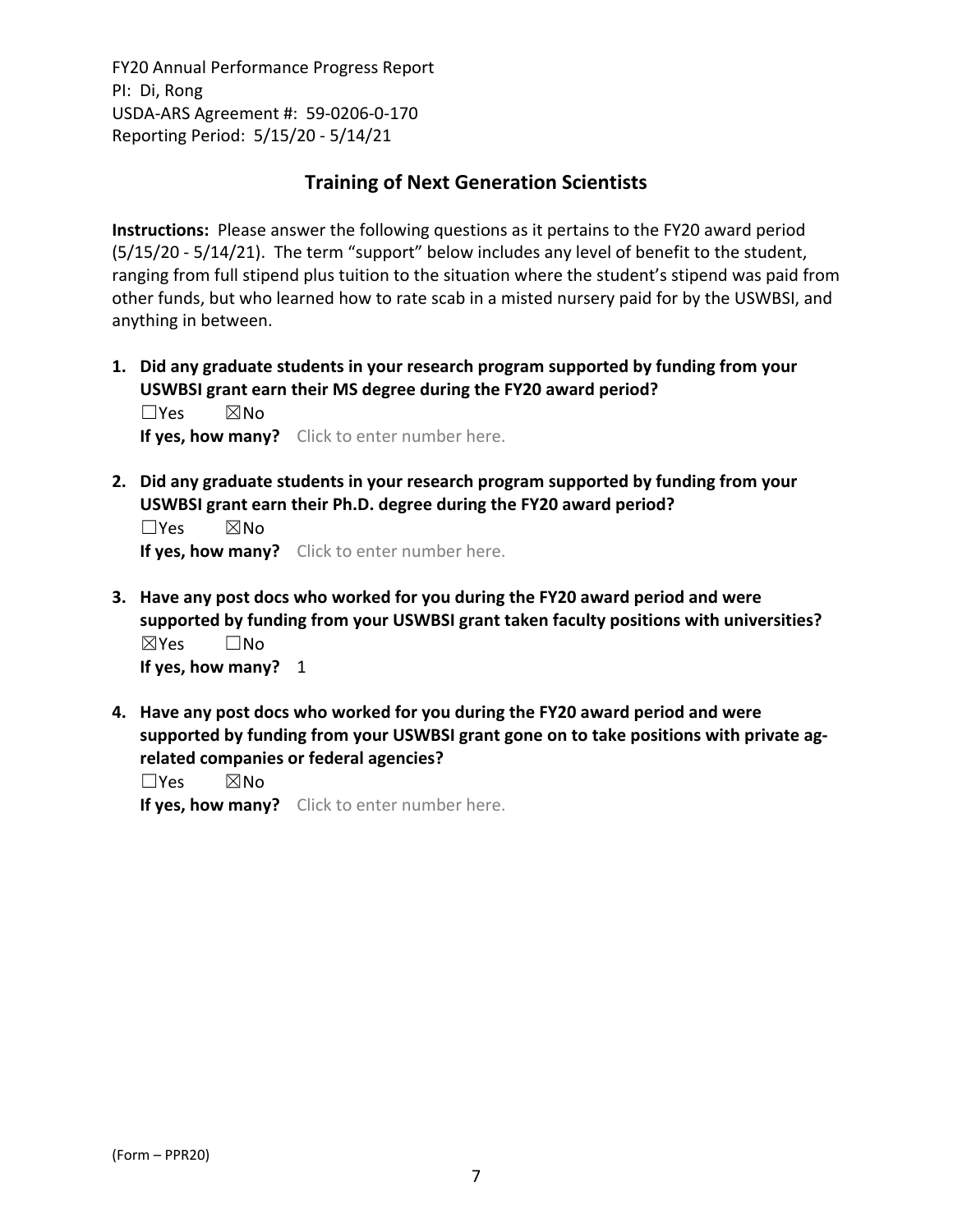# **Release of Germplasm/Cultivars**

**Instructions:** In the table below, list all germplasm and/or cultivars released with full or partial support through the USWBSI during the FY20 award period (5/15/20 - 5/14/21). All columns must be completed for each listed germplasm/cultivar. Use the key below the table for Grain Class abbreviations. 

| Name of Germplasm/Cultivar | <b>Grain Class</b>    | <b>FHB Resistance</b>                                  | <b>FHB</b><br>Rating<br>$(0-9)$  | Year<br><b>Released</b> |
|----------------------------|-----------------------|--------------------------------------------------------|----------------------------------|-------------------------|
| N/A                        | Select Grain<br>Class | Select what represents<br>your most resistant<br>check | Enter as<br>$text 0-9$<br>rating | Select Year             |
| Click here to enter text.  | Select Grain<br>Class | Select what represents<br>your most resistant<br>check | Enter as<br>text 0-9<br>rating   | Select Year             |
| Click here to enter text.  | Select Grain<br>Class | Select what represents<br>your most resistant<br>check | Enter as<br>text 0-9<br>rating   | Select Year             |
| Click here to enter text.  | Select Grain<br>Class | Select what represents<br>your most resistant<br>check | Enter as<br>text 0-9<br>rating   | Select Year             |
| Click here to enter text.  | Select Grain<br>Class | Select what represents<br>your most resistant<br>check | Enter as<br>text 0-9<br>rating   | Select Year             |
| Click here to enter text.  | Select Grain<br>Class | Select what represents<br>your most resistant<br>check | Enter as<br>text 0-9<br>rating   | Select Year             |
| Click here to enter text.  | Select Grain<br>Class | Select what represents<br>your most resistant<br>check | Enter as<br>text 0-9<br>rating   | Select Year             |
| Click here to enter text.  | Select Grain<br>Class | Select what represents<br>your most resistant<br>check | Enter as<br>text 0-9<br>rating   | Select Year             |
| Click here to enter text.  | Select Grain<br>Class | Select what represents<br>your most resistant<br>check | Enter as<br>text 0-9<br>rating   | Select Year             |
| Click here to enter text.  | Select Grain<br>Class | Select what represents<br>your most resistant<br>check | Enter as<br>text 0-9<br>rating   | Select Year             |
| Click here to enter text.  | Select Grain<br>Class | Select what represents<br>your most resistant<br>check | Enter as<br>text 0-9<br>rating   | Select Year             |
| Click here to enter text.  | Select Grain<br>Class | Select what represents<br>your most resistant<br>check | Enter as<br>text 0-9<br>rating   | Select Year             |
| Click here to enter text.  | Select Grain<br>Class | Select what represents<br>your most resistant<br>check | Enter as<br>text 0-9<br>rating   | Select Year             |
| Click here to enter text.  | Select Grain<br>Class | Select what represents<br>your most resistant<br>check | Enter as<br>text 0-9<br>rating   | Select Year             |

NOTE: Leave blank if you have nothing to report or if your grant did NOT include any VDHR-related projects.

**NOTE:** List the associated release notice or publication under the appropriate sub-section in the 'Publications' section of the FPR.